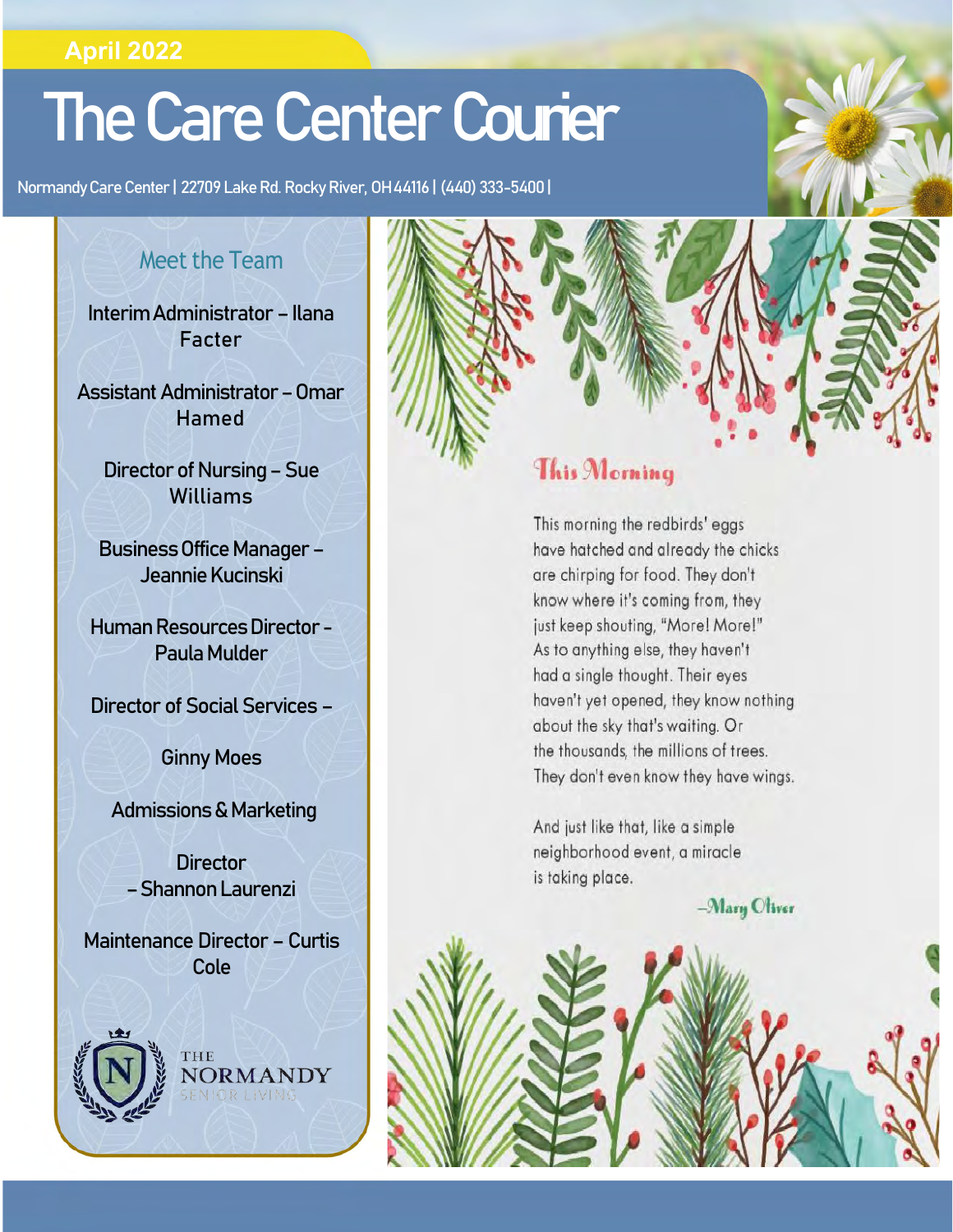### **Family Information**

With spring approaching, and life at The Normandy Care Center returning normal, we are asking for your help in reorganizing our residents' rooms. This is a great opportunity to switch out seasonal clothing items, products, or other items that will be needed for the upcoming spring and summer months.



### **Virtual Visitation**

If you are looking to schedule a virtual visit with a resident of the Normandy Care Center you can find our visitation on Calendly.com. The visitation link is :

[https://calendly.com/normandycarecenter/visita](https://calendly.com/normandycarecenter/visitation) [tion](https://calendly.com/normandycarecenter/visitation)

Youcanalsocall the Life Enrichment Office at 216-801-4160

## **Physical Fitness**

# **Melissa Renner**

Melissa is Active for Life's founder and has been working in the fitness industry for over a decade. She decided to create Active For Life in order to ensure exercise prescriptions are also provided for populations that tend to be neglected. This ensures that both the general population and special populations equally receive the health, wellness and fitness instruction they need to live life to the fullest.

Melissa Renner is the Founder of Active For Life, the creator of Active For Life's TAP TIME™, SEATED RHYTHM™, and Brain & Body programs, and the inventor of the patent pending tap shoe covers and hand tap covers.



Melissa will be visiting the Normandy Care Center for Seated Rhythm classes on Thursdays starting in February! Check the Activity Calendar for times and locations.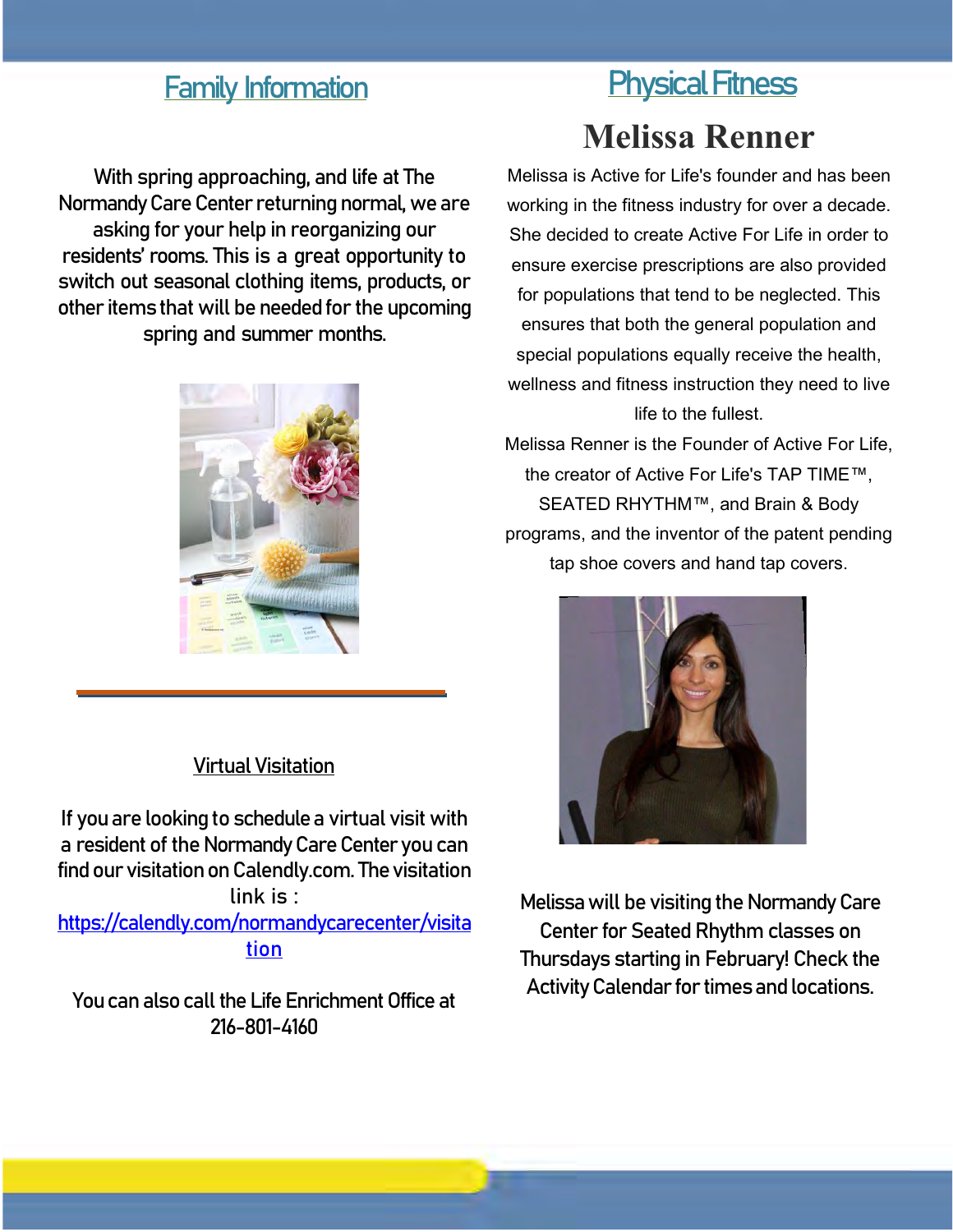

**April 5th 3-Ingredient Peanut Butter Cookies**



**April 19<sup>t</sup><sup>h</sup> Easy Pepperoni Pizza Muffins** 

# Baking Club Jewelry Crafts



**April 6th Pressed Flower Pendant**



**April 13th Easter Bead Bracelet**



**April 20th Color Pop Hardware Store Bracelet**



**April 27th Plucked Petal Paint Chip Necklace**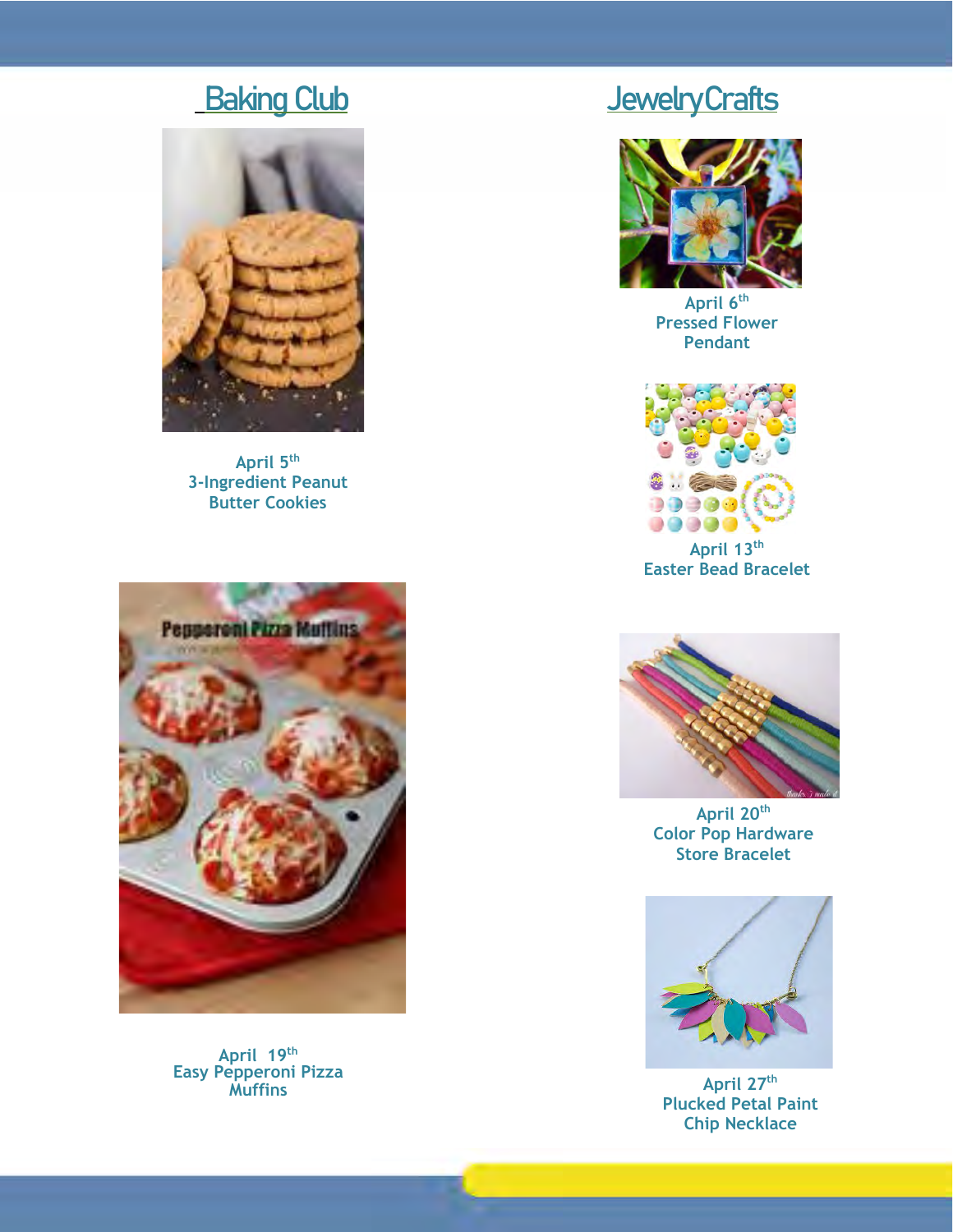| Saturday      | $\overline{\mathbf{C}}$<br>6:00 PM Evening Social<br>Hour MDR<br>11:15 AM Coffee & The<br>2:30 PM Bingo MDR<br>3:30 PM Tabletop<br>Ramadan Begins<br>Games MDR<br>Chronicle T                                        | $\bullet$<br>6:00 PM Evening Social<br>Hour MDR<br>11:15 AM Coffee & The<br>2:30 PM Bingo MDR<br>3:30 PM Tabletop<br>Games MDR<br>Chronicle T                                                    | $\overline{\mathsf{C}}$<br>6:00 PM Evening Social<br>Hour MDR<br>11:15 AM Coffee & The<br>2:30 PM Bingo MDR<br>3:30 PM Tabletop<br>Games MDR<br>Chronicle T                                   | 23<br>11:15 AM Coffee & The<br>6:00 PM Evening Social<br>Hour MDR<br>2:30 PM Bingo MDR<br>3:30 PM Tabletop<br>Games MDR<br>Chronicle T                                                                              | ႙ၟ<br>6:00 PM Evening Social<br>Hour MDR<br>11:15 AM Coffee & The<br>2:30 PM Bingo MDR<br>3:30 PM Tabletop<br>Games MDR<br>Chronicle T                                              | 440-333-5400                                                |
|---------------|----------------------------------------------------------------------------------------------------------------------------------------------------------------------------------------------------------------------|--------------------------------------------------------------------------------------------------------------------------------------------------------------------------------------------------|-----------------------------------------------------------------------------------------------------------------------------------------------------------------------------------------------|---------------------------------------------------------------------------------------------------------------------------------------------------------------------------------------------------------------------|-------------------------------------------------------------------------------------------------------------------------------------------------------------------------------------|-------------------------------------------------------------|
| Friday        | 2:30 PM Craft Corner MDR<br>3:30 PM Happy Hour Social<br>11:15 AM Coffee & The<br>/ Music with Joy MDR<br>2:00 PM Gardening<br>6:00 PM Evening<br><b>Meditation MDR</b><br>Chronicle T<br>All Fools' Day<br>Club MDR | $\infty$<br>2:30 PM Craft Corner MDR<br>11:15 AM Coffee & The<br>3:30 PM Happy Hour<br>2:00 PM Gardening<br>6:00 PM Evening<br>Meditation MDR<br>Social MDR<br>Chronicle T<br>Club MDR           | <u> (၃</u><br>2:30 PM Resident Council C<br>11:15 AM Coffee & The<br>3:30 PM Happy Hour<br>6:00 PM Evening<br>Meditation MDR<br>Passover Begins<br>Social MDR<br>Good Friday<br>Chronicle T   | $\mathbf{\Omega}$<br>2:30 PM Craft Corner MDR<br>11:15 AM Coffee & The<br>3:30 PM Happy Hour<br>2:00 PM Gardening<br>6:00 PM Evening<br><b>Meditation MDR</b><br>Social MDR<br>Chronicle T<br>Club MDR<br>Earth Day | 11:15 AM Coffee & The<br>2:30 PM Craft Corner MDR<br>3:30 PM Happy Hour<br>2:00 PM Gardening<br>6:00 PM Evening<br><b>Meditation MDR</b><br>Social MDR<br>Club MDR<br>Arbor Day     |                                                             |
| Thursday      |                                                                                                                                                                                                                      | $\blacktriangleright$<br>11:15 AM Seated Rhythm<br>6:00 PM Men's Club MDR<br>3:30 PM Bowling MDR<br>2:30 PM Trivia MDR<br>Fitness MDR                                                            | 4<br>6:00 PM Men's Club MDR<br>2:00 PM St. Panteleimon<br>3:45 PM Seated Rhythm<br>11:15 AM Coffee & The<br>2:30 PM Music with<br>Prayer Service MDR<br>Fitness MDR<br>Chronicle T<br>Joy MDR | <u>ត</u><br>11:15 AM Seated Rhythm<br>6:00 PM Men's Club MDR<br>3:30 PM Bowling MDR<br>2:30 PM Trivia MDR<br>Fitness RDR                                                                                            | 28<br>6:00 PM Men's Club MDR<br>2:00 PM St. Panteleimon<br>11:15 AM Coffee & The<br>2:30 PM Music with<br>3:30 PM Trivia MDR<br>Prayer Service MDR<br>Chronicle T<br><b>Joy MDR</b> | 22709 Lake Rd. Rocky River, Ohio 44116                      |
| Wednesday     |                                                                                                                                                                                                                      | $\overline{\mathbf{C}}$<br>Musical Entertainment MDR<br>11:15 AM Coffee & The<br>2:00 PM Rosary MDR<br>2:30 PM Ted Litchney<br>6:00 PM Bingo MDR<br>3:30 PM Jewelry<br>Crafts MDR<br>Chronicle T | <u>က</u><br>3:45 Music with Joy <b>MDR</b><br>6:00 PM Bingo <b>MDR</b><br>11:15 AM Coffee & The<br>2:00 PM Rosary MDR<br>2:15 PM Jewelry<br>Crafts MDR<br>Chronicle T                         | ${\mathcal{S}}$<br>3:45 Music with Joy MDR<br>11:15 AM Coffee & The<br>2:00 PM Rosary MDR<br>6:00 PM Bingo MDR<br>2:15 PM Jewelry<br>Crafts MDR<br>Chronicle T                                                      | 27<br>3:45 Music with Joy MDR<br>11:15 AM Coffee & The<br>2:00 PM Rosary MDR<br>6:00 PM Bingo MDR<br>2:15 PM Jewelry<br>Crafts MDR<br>Chronicle T                                   |                                                             |
| Tuesday       |                                                                                                                                                                                                                      | 5<br>3:30 PM Baking Club MDR<br>6:00 PM Short Story Book<br>11:15 AM Coffee & The<br>2:30 PM Tabletop<br>Games MDR<br>Chronicle T<br>Club MDR                                                    | 2<br>6:00 PM Short Story Book<br>11:15 AM Coffee & The<br>2:30 PM Tabletop<br>3:30 PM Trivia<br>Tuesday MDR<br>Games MDR<br>Chronicle T<br>Club MDR                                           | $\bullet$<br>3:30 PM Baking Club MDR<br>6:00 PM Short Story Book<br>11:15 AM Coffee & The<br>2:30 PM Tabletop<br>Games MDR<br>Chronicle T<br>Club MDR                                                               | 8<br>2:30 PM Resident Birthday<br>6:00 PM Short Story Book<br>11:15 AM Coffee & The<br>Party <b>MDR</b><br>3:30 PM Tabletop<br>Games MDR<br>Chronicle T<br>Club MDR                 | The Normandy Care Center Skilled Nursing and Rehabilitation |
| <b>Monday</b> | Apru                                                                                                                                                                                                                 | 4<br>3:30 PM Seated Yoga MDR<br>6:00 PM Manicures & Nail<br>11:15 AM Coffee & The<br>2:30 PM Bingo MDR<br>Chronicle T<br>Care MDR                                                                | 6:00 PM Manicures & Nail<br>11:15 AM Coffee & The<br>2:30 PM Bingo MDR<br>3:30 PM Seated Tai<br>Chronicle T<br>Care MDR<br>Chi MDR                                                            | $\infty$<br>6:00 PM Manicures & Nail<br>11:15 AM Coffee & The<br>2:30 PM Bingo MDR<br>3:30 PM Seated Qi<br>Chronicle T<br>Gong MDR<br>Care MDR                                                                      | 25<br>3:30 PM Seated Yoga MDR<br>6:00 PM Manicures & Nail<br>11:15 AM Coffee & The<br>2:30 PM Bingo MDR<br>Chronicle T<br>Care MDR                                                  |                                                             |
| Sunday        |                                                                                                                                                                                                                      | <u>က</u><br>2:30 PM St. Christopher<br>11:15 AM Coffee & The<br>3:30 PM Sunday Word<br>6:00 PM Bingo MDR<br>Catholic Mass-<br>YouTube MDR<br>Games MDR<br>Chronicle T                            | $\bullet$<br>2:30 PM St. Christopher<br>11:15 AM Coffee & The<br>3:30 PM Sunday Word<br>6:00 PM Bingo MDR<br>Catholic Mass-<br>YouTube MDR<br>Games MDR<br>Palm Sunday<br>Chronicle T         | 2:30 PM St. Christopher<br>11:15 AM Coffee & The<br>6:00 PM Bingo MDR<br>3:30 PM Easter Egg<br>Catholic Mass-<br>YouTube MDR<br>Easter Sunday<br>Chronicle T<br>Hunt MDR                                            | 24<br>2:30 PM St. Christopher<br>11:15 AM Coffee & The<br>3:30 PM Sunday Word<br>6:00 PM Bingo MDR<br>Catholic Mass-<br>YouTube MDR<br>Games MDR<br>Chronicle T                     |                                                             |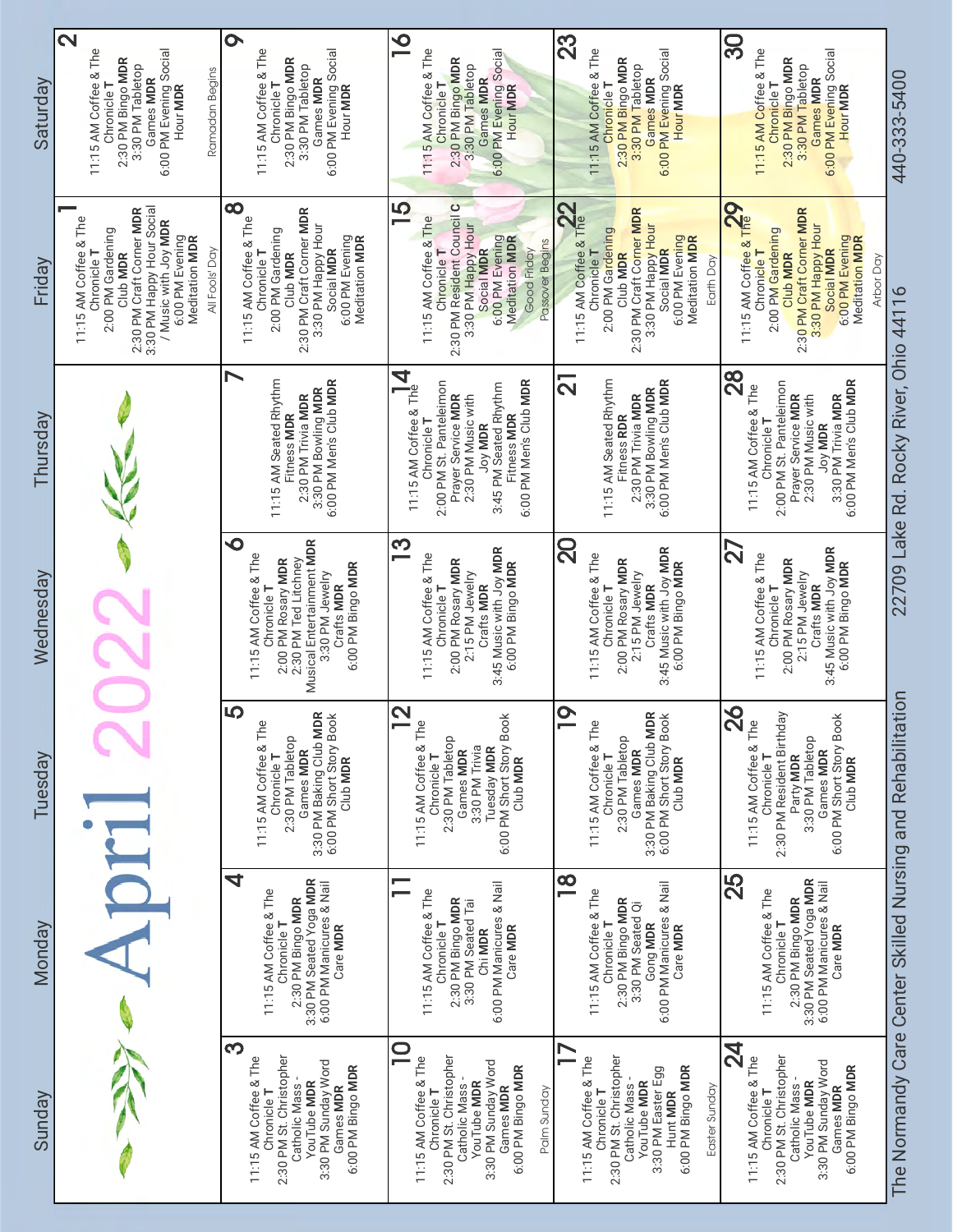

**April 1st DIY Cloud Lantern**

> **April 8th Easter Eggs**

t



### Wednesdays



Rosary 2:00 PM Join us to pray the Rosary \* Rosaries can be provided by the Life Enrichment Department if needed

### Thursdays

Prayer Service 2:00 PM 4/14 and 4/28 Lead by Gerald Largent, Ministry Coordinator for St. Panteleimon Orthodox Christian Outreach

### Sundays

Full church services on YouTube from local congregations

2:30 PM St. Christopher's Catholic Mass





**April 22nd Butterfly Door Wreath**



**April 29th Painted Planter**